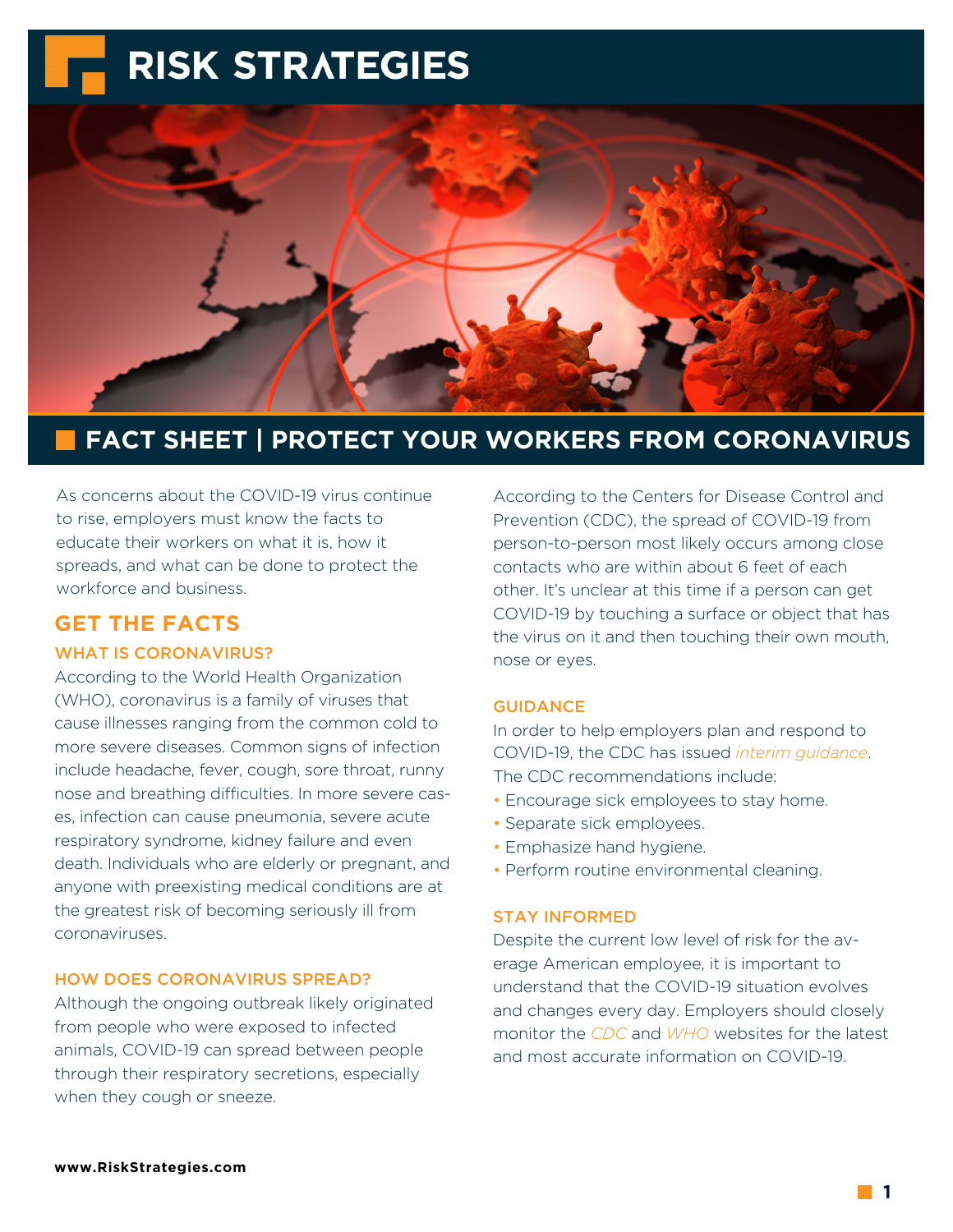

### **COMPLIANCE CONCERNS FOR EMPLOYERS**

#### **DISEASE PREVENTION IN THE WORKPLACE**

Whenever a communicable disease outbreak is possible, employers may need to take precautions to keep the disease from spreading through the workplace. It is recommended that employers establish a written policy and response plan that covers communicable diseases readily transmitted in the workplace.

Employers can require employees to stay home from work if they have signs or symptoms of a communicable disease that poses a credible threat of transmission in the workplace, or if they have traveled to high-risk geographic areas, such as those with widespread or sustained community transmission of the illness. When possible, employers can consider allowing employees to work remotely. Employers may require employees to provide medical documentation that they can return to work.

Employers can consider canceling business travel to affected geographic areas and may request that employees notify them if they are traveling to these areas for personal reasons. Employees who travel to China should be informed that they may be quarantined or otherwise required to stay away from work until they can provide medical documentation that they are free of symptoms.

There are several legal considerations that employers should keep in mind when implementing and administering a communicable illness policy. These considerations are addressed in the following sections.

#### **OCCUPATIONAL SAFETY AND HEALTH ACT OF 1970**

Under the federal Occupational Safety and Health Act of 1970 (the OSH Act), employers have a general duty to provide employees with safe workplace conditions that are "free from recognized hazards that are causing or are likely to cause death or serious physical harm." Workers also have the right to receive information and training about workplace hazards, and to exercise their rights as employees without retaliation.

There is no specific Occupational Safety and Health Administration (OSHA) standard covering COVID-19. However, some OSHA requirements may apply to preventing occupational exposure to COVID-19. In addition to the General Duty clause, OSHA's Personal Protective Equipment (PPE) standards and Bloodborne Pathogens standard may apply to certain workplaces, such as those in the healthcare industry.

Employers should continue to monitor the development of COVID-19 and analyze whether employees could be at risk of exposure. It is also important for employers to consider what preventative measures they can take to maintain safety and protect their employees from potentially contracting COVID-19.

Also, OSHA requires many employers to record certain work-related injuries and illnesses on their OSHA Form 300 (OSHA Log of Work-Related Injuries and Illnesses). OSHA has determined that COVID-19 is a recordable illness when a worker is infected on the job. Establishments that are required to complete an OSHA 300 log should be sure to include all COVID-19 infections that are work related.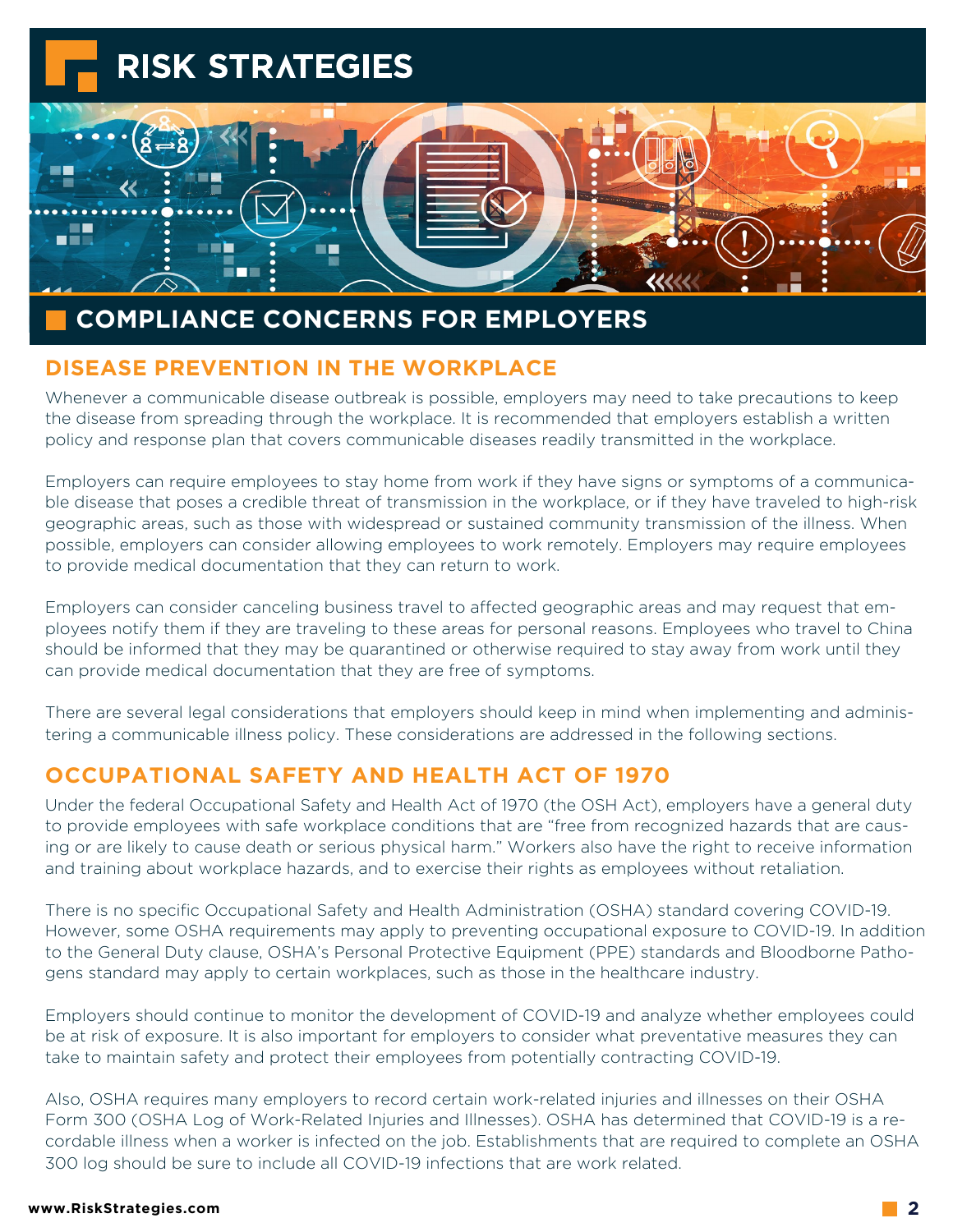

## **COMPLIANCE CONCERNS FOR EMPLOYERS**

#### **THE AMERICANS WITH DISABILITIES ACT**

The Americans with Disabilities Act ("ADA") protects applicants and employees from disability discrimination. It is relevant to COVID-19 because it prohibits employee disability-related inquiries or medical examinations unless:

- They are job related and consistent with business necessity; or
- The employer has a reasonable belief that the employee poses a direct threat to the health or safety of him-or herself or others.

According to the Equal Employment Opportunity Commission (EEOC), whether a particular outbreak rises to the level of a "direct threat" depends on the severity of the illness. Employers are expected to make their best efforts to obtain public health advice that is contemporaneous and appropriate for their location, and to make reasonable assessments of conditions in their workplace based on this information.

The EEOC has said that sending an employee home who displays symptoms of contagious illness would not violate the ADA's restrictions on disability-related actions because advising such workers to go home is not a disability-related action if the illness ends up being mild, such as a seasonal influenza. On the other hand, if the illness were serious enough, the action would be permitted under the ADA as the illness would pose a "direct threat." In either case, an employer may send employees home, or allow employees to work from home, if they are displaying symptoms of contagious illness.

The ADA requires that information about the medical condition or history of an employee, obtained through disability-related inquiries or medical examination, be collected and maintained on separate forms and in separate medical files and treated as a confidential medical record. Employers should refrain from announcing to employees that a coworker is at risk of or actually has a disease. Instead, employers should focus on educating employees on best practices for illness prevention.

#### **COMMUNICATING WITH EMPLOYEES**

As part of their efforts to prevent the spread of COVID-19 in the workplace, employers should consider communicating information about the illness to employees. The CDC, WHO and OSHA have all created informational material on the virus and its symptoms, prevention and treatment that can be helpful for employees.